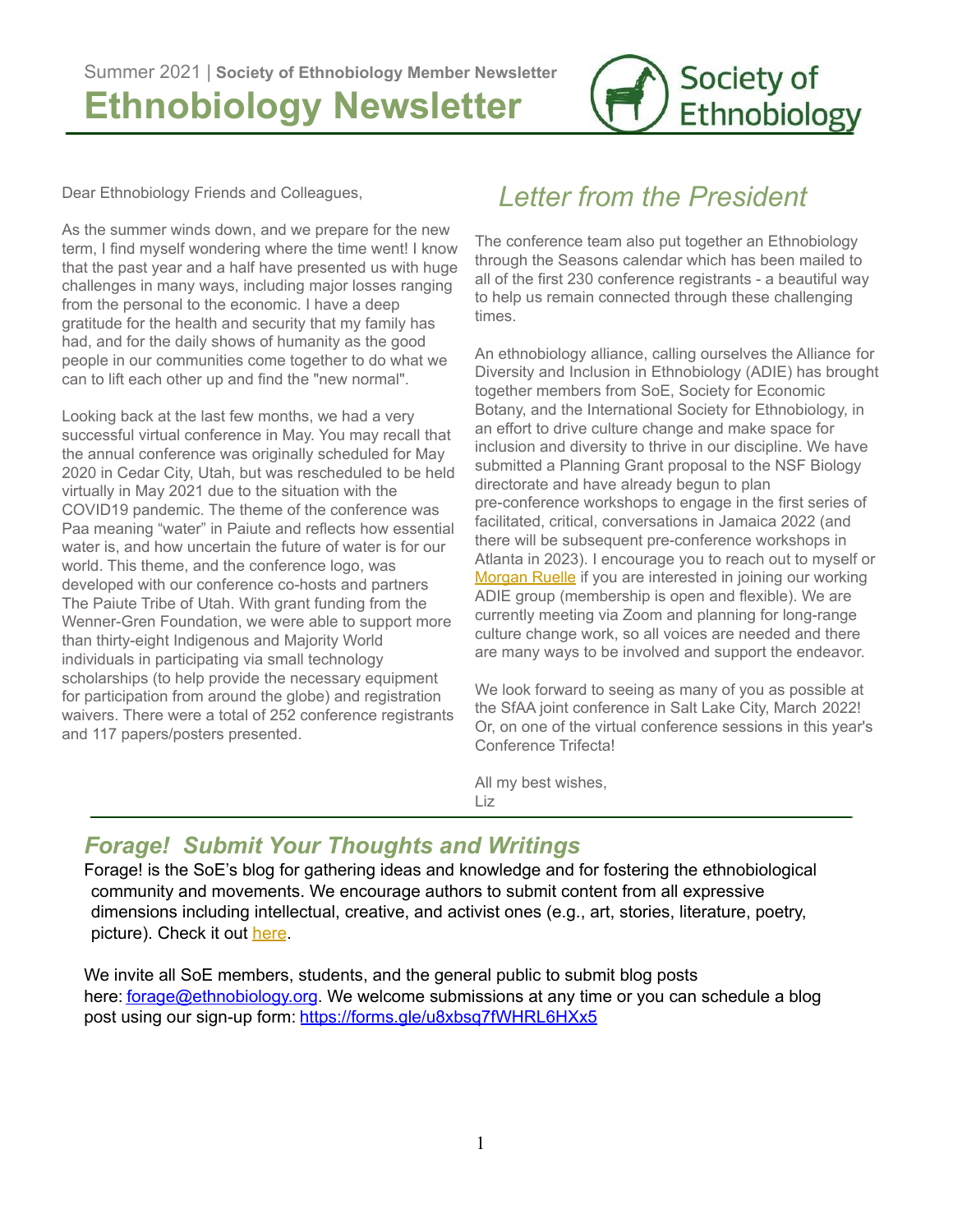## *Journal of Ethnobiology: Welcome Rick Stepp! Thank you Dana Lepofsky!*

The Journal of Ethnobiology welcomes Rick Stepp who began his term as Co-Editor-in-Chief, with Rob Quinlan, this week. We are delighted to have Rick on board, and we're excited by the journal line-up in the coming months. We are grateful for Dana Lepofsky's able leadership of JoE over many years, and we hope we can move forward building on the solid foundation Dana and other past editors have handed down to us. Upcoming soon is a Special Issue (41.3) on Indigenous People and Climate Change guest edited by Victoria Reyes-García, André Junqueira, and Xiaoyue Li.

Next year we anticipate a special issue on Tropical Agriculture guest edited by Lydie Dussol and Stephen Rostain, and another on Methods in Ethnobiology in Honor of Justin Nolan guest edited by Marsha Quinlan and Mike Robbins. Pleases check the JoE webpage for upcoming special issues. We encourage the membership to reach out to the editors to give feedback on the journal, and to propose special issues for future volumes of JoE.

*Happy 40th Anniversary for the Journal of Ethnobiology! Read the Special Issue Today!*

#### *Society of Applied Anthropology Joint Conference March 22-26, 2022*

The 2022 SfAA Annual Meeting offers researchers, practitioners, and students from diverse disciplines and organizations the opportunity to discuss their work and consider how it can contribute to a better future. SfAA members come from a host of disciplines -- anthropology, geography, sociology, economics, business, planning, medicine, nursing, law, and more. The annual meeting provides a fertile venue in which to trade ideas, methods, and practical solutions, as well as an opportunity to enter the lifeworld of other professionals.

The Society of Ethnobiology has partnered with the Society for Applied Anthropology, Culture and Agriculture, Political Ecology Society, Society for Medical Anthropology and others to put on a hybrid conference (in-person and virtual options). SoE members are encourage to attend and submit papers. The **[CALL FOR](https://www.appliedanthro.org/annual-meeting/meeting-information) PAPERS** is open until October 15, 2021

#### *Rapid Assistance Fund for Indigenous Communities & Individuals In Need*

The Society of Ethnobiology remains committed to the purposes of social justice and social equality. We recognize there is much work to be done. If you or your community are in need of assistance, in a form that relates to people and the environments they live and work in, please consider applying for Rapid Assistance Funds [here.](https://ethnobiology.org/awards/rapid-assistance-fund)